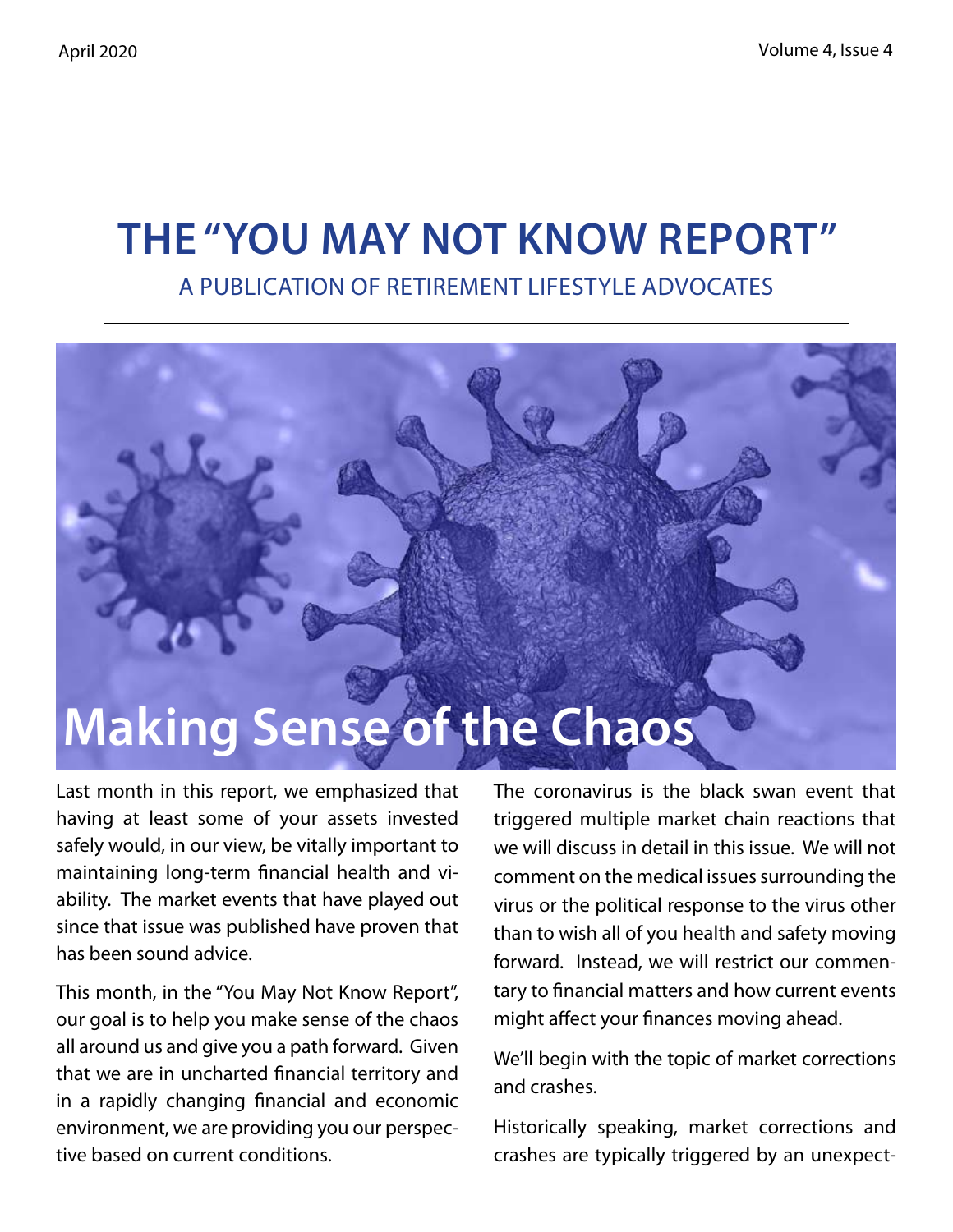ed, black swan event. From that perspective, this correction is like most of the others experienced by markets over the years.

While a medical event like the one we are presently experiencing is impossible to forecast, we have been talking for a long time about stock market valuations and have been predicting a major correction. That anticipated correction has begun.

Later in this issue we'll provide you our forecast moving ahead as well as rationale for that forecast. First, we will provide you with an analysis of markets. Bear in mind, as stated above, the current market environment is extremely fluid and rapidly changing.

### **The Data is Flawed Because the Metric is Flawed**

To do a proper analysis of markets, we need to understand how market data is reported. Whenever market data is analyzed, one looks at the numbers reported.

While some data is reported in percentage terms, other data is reported in terms of US Dollars. In past issues of this report and in our weekly "Portfolio Watch" update, we have explained how the reported economic data has changed over the years due to the government changing the calculation methods to make the reported numbers look more favorable. This is true with the inflation numbers that are reported as well as the reported unemployment numbers.

To understand the market numbers we discuss in this issue, it is essential to recognize that the US Dollar is a flawed metric. It is being devalued at an ever-increasing rate. That's why in our weekly "Portfolio Watch" update, we track the Dow to Gold price ratio. The Dow to Gold price ratio is the value of the Dow Jones Industrial Average measured in US Dollars divided by the price of gold per ounce in US Dollars. Since the purchasing power of the US Dollar falls over time, measuring the Dow in terms of gold is a more stable way to measure stock prices. An ounce of gold hasn't changed in 5000 years. The purchasing power of the US Dollar is constantly changing. And, given some of the provisions in the recently passed stimulus package, it appears the US Dollar changes are about to accelerate.

A Bloomberg opinion piece written by Jim Bianco explains these provisions $1$  The Federal Reserve has pretty much used every play in its crisis handbook over the past several weeks including cutting interest rates to zero and quantitative easing (money printing) to the tune of \$625 billion per week (discussed in detail below). Yet, the stimulus package adds to the power of the Federal Reserve and, alarmingly in our opinion, the US Treasury. Here is a bit from Mr. Bianco's piece (emphasis added):

*But it'sthe alphabet soup of new programs that deserve special consideration, as they could have profound long-term consequences for the functioning of the Fed and the allocation of capital in financial markets. Specifically, these are:*

*CPFF (Commercial Paper Funding Facility) – buying commercial paper from the issuer. PMCCF (Primary Market Corporate Credit Facility) – buying corporate bonds from the issuer. TALF (Term Asset-Backed Securities Loan Facility) – funding backstop for asset-backed securities. SMCCF (Secondary Market Corporate Credit Facility) – buying corporate bonds and bond ETFs in the secondary market. MS-BLP (Main Street Business Lending Program)*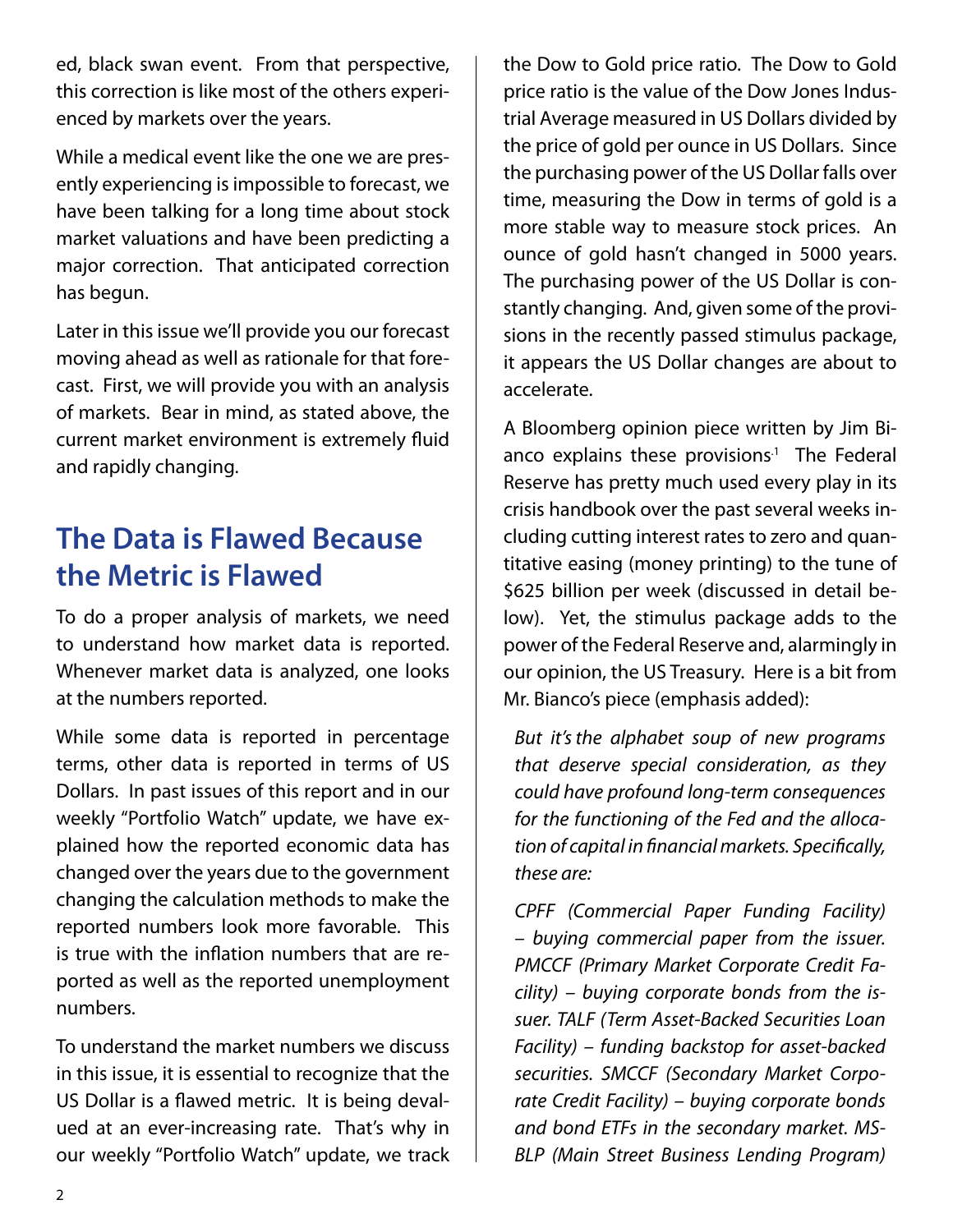*– Details are to come, but it will lend to eligible small and medium-size businesses, complementing efforts by the Small Business Association.*

*To put it bluntly, the Fed isn't allowed to do any of this. The central bank is only allowed to purchase or lend against securities that have government guarantee. This includes Treasury securities, agency mortgage-backed securities and the debt issued by Fannie Mae and Freddie Mac. An argument can be made that can also include municipal securities, but nothing in the laundry list above.*

*So how can they do this? The Fed will finance a special purpose vehicle (SPV) for each acronym to conduct these operations. The Treasury, using the Exchange Stabilization Fund, will make an equity investment in each SPV and be in a "first loss" position. What does this mean? In essence, the Treasury, not the Fed, is buying all these securities and backstopping of loans; the Fed is acting as banker and providing financing.*

*The Fed hired BlackRock Inc. to purchase these securities and handle the administration of the SPVs on behalf of the owner, the Treasury.*

#### *In other words, the federal government is nationalizing large swaths of the financial*

*markets. The Fed is providing the money to do it. BlackRock will be doing the trades.*

### *This scheme essentially merges the Fed and Treasury into one organization. So, meet your new Fed chairman, Donald J. Trump.*

*In 2008 when something similar was done, it was on a smaller scale. Since few understood it, the Bush and Obama administrations ceded total control of those acronym programs to then-Fed Chairman Ben Bernanke. He unwound them at the first available opportunity. But now, 12 years later, we have a much better* 

*understanding of how they work. And we have a president who has made it very clear how displeased he is that central bankers haven't used their considerable power to force the Dow Jones Industrial Average at least 10,000 points higher, something he has complained about many times before the pandemic hit.*

*When the Fed was rightly alarmed by the current dysfunction in the fixed-income markets, they felt they needed to act. This was the correct thought. But, to get the authority to stabilize these "private" markets, central bankers needed the Treasury to agree to nationalize (own) them so they could provide the funds to do it.*

*In effect, the Fed is giving the Treasury access to its printing press. This means that, in the extreme, the administration would be free to use its control, not the Fed's control, of these SPVs to instruct the Fed to print more money so it could buy securities and hand out loans in an effort to ramp financial markets higher going into the election. Why stop there? Should Trump win re-election, he could try to use these SPVs to get those 10,000 Dow Jones points he feels the Fed has denied everyone.*

What this means is that moving ahead, the rules have been changed. The US Treasury will invest in the SPV which will invest in commercial paper and corporate bonds. Where will the Treasury get the money to do this?

From the Federal Reserve.

Where will the Federal Reserve get the money?

They will create it.

As we stated when the money printing began, this is a slippery slope. Once money printing begins, history teaches us it never stops. Over time it just becomes more extreme; more and more money is created until it doesn't produce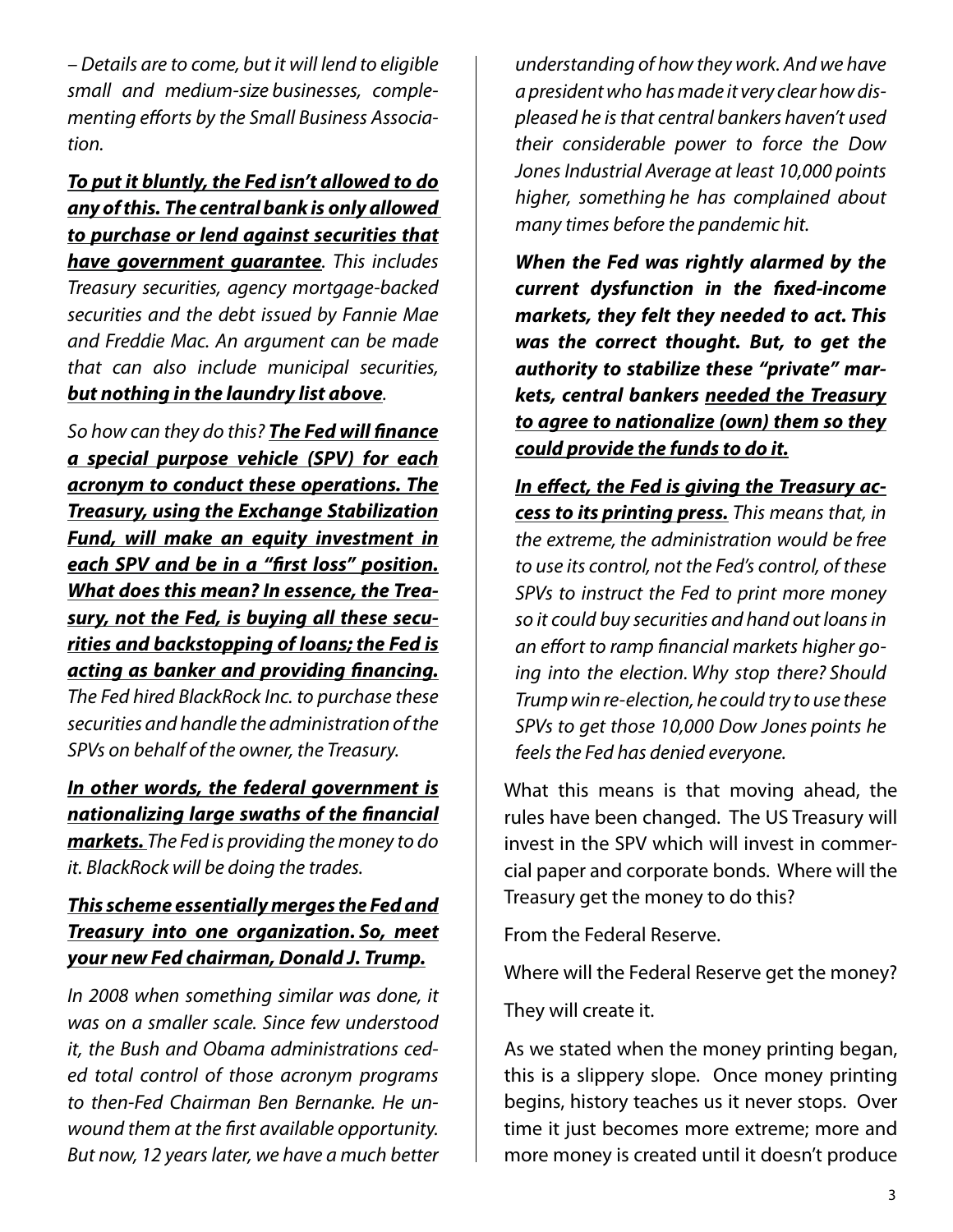the desired outcome and a reset occurs. We believe we are nearing that reset point.

Since this provision of the stimulus package virtually ensures that more money printing will occur, look for continued devaluation of the US Dollar over time. And, don't expect the real inflation numbers to be reflected in the official inflation rate. But, watch the nominal cost of tangible assets, that's where you'll see evidence of the inflation.

We begin this month's issue with this discussion to give you perspective. Since many of the references in our analysis in this issue are in US Dollars, appreciate the fact that if these references were priced in gold, the numbers would look much different.

We are convinced that we are entering a time frame where economic and market data reported in US Dollars may look favorable after the current medical situation passes but when this economic and market data is reported in gold, we will be in a deflationary cycle.

With that background, let's get to our analysis.



## **Market Analysis: Stocks**

The decline in stocks recently has been historic. In our "Portfolio Watch" weekly newsletter update, a couple weeks ago we published a chart that illustrated how the recent decline in stocks was steeper than that experienced in 1929 or during the flash crash of 1987.

That chart has been published again here for your review.

As we discussed in last month's issue of the "You



Source: BofA Global Investment Strategy, Bloomberg

May Not Know Report", after the 1987 stock flash crash, then President Reagan put in place a committee known as the Working Group on Financial Markets.

That group is today more colloquially known as the Plunge Protection Team after "The Washington Post" coined the term in 1997.

The Plunge Protection Team was created by executive order and had as its objective "enhancing the integrity, efficiency, orderliness, and competitiveness of our Nation's financial markets and maintaining investor confidence."

It's interesting to note that the current stock decline was steeper than that of 1987 and 1929 despite the fact that the Plunge Protection Team exists presently and did not exist in 1987 or 1929. Gives you an idea as to how extreme stock valuations have been.

Despite the recent, massive decline in stock prices, it is our view that stock valuations remain high. Using Warren Buffet's favorite stock valuation tool to gauge stock prices, one can't arrive at any other conclusion. That stock valuation tool is the Total Market Capitalization to Gross Domestic Product ratio.

Assuming you know nothing about either of these terms, we will explain. Market Capitaliza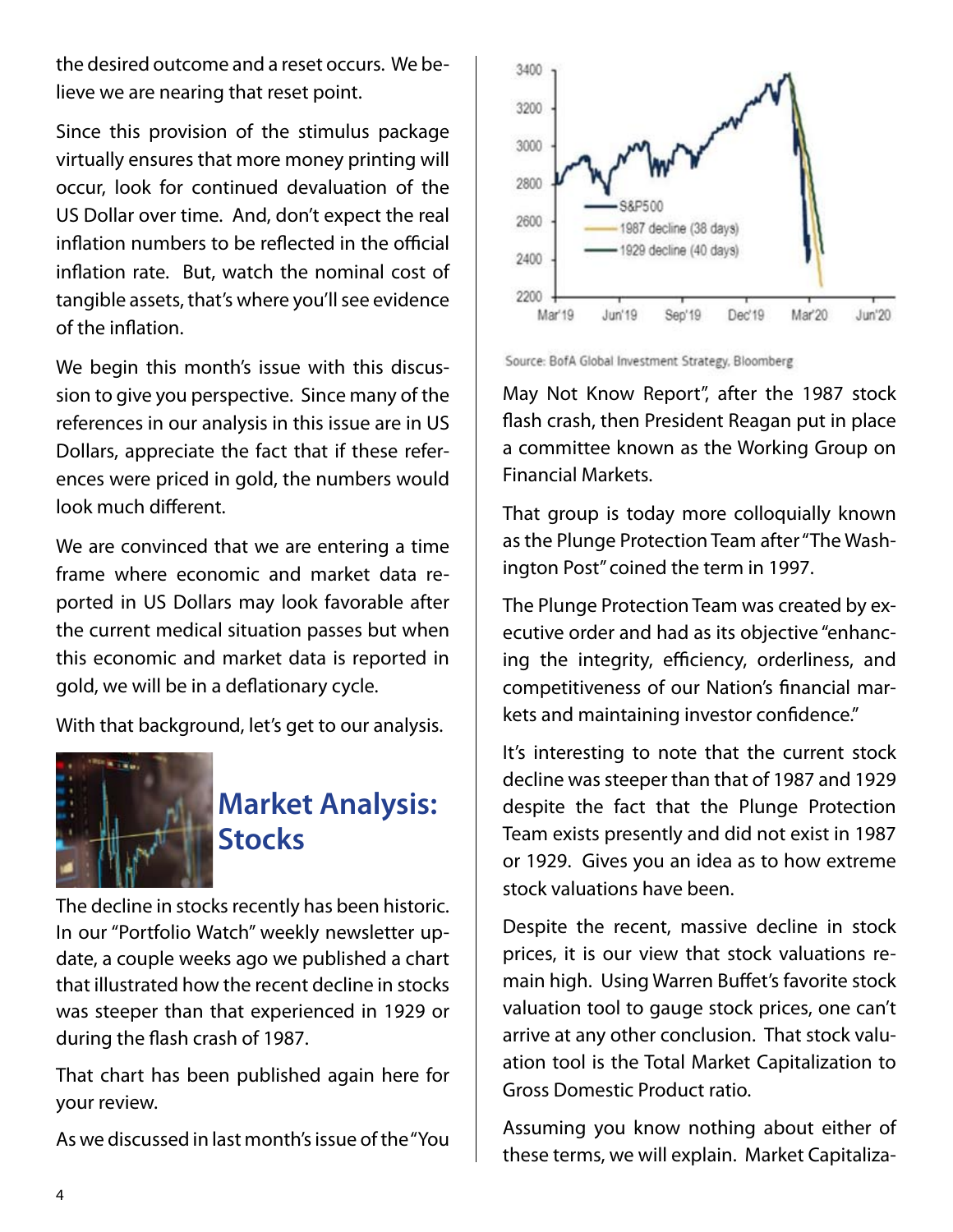tion is the total value of stocks. To calculate the market capitalization of a publicly traded company, one would simply take the total number of outstanding shares of a company's stock and multiply by the price per share. When one does this for every publicly traded company, you arrive at the total market capitalization measured in US Dollars.

Gross Domestic Product is the economic output of the United States measured in US Dollars. More specifically, GDP is the total monetary value of all the finished goods and services produced within a country's borders in a specific time period.

In short, the "Buffet Indicator" is the total value of all stocks divided by total economic output.

It's interesting to see how this indicator has moved historically. And, it's interesting to note how it has predicted market tops and market bottoms.

This chart shows the Total Market Capitalization over Gross Domestic Product ratio plotted historically.



One thing to note from the chart is that after the recent collapse in stocks, valuations **are now back to where the stock market decline of 2007 – 2009 began**.

**In 2007 – 2009, stocks fell another 55% or so from these levels**.

However, it seems that the economic constraints in place presently due to the coronavirus will likely mean a much bigger hit to Gross Domestic Product than the hit that GDP took during the financial crisis. During the financial crisis, in its worst quarter, GDP declined a little less than 10%. Stocks fell more than 50%.

There are many estimates as to how big the GDP decline will be this year. They are all educated guesses. The reality is that, at this point, no one knows how the current situation will play out or how big the economic hit will actually end up being. But, economic forecasters are doing what economic forecasters do, they are predicting eventual outcomes based on the knowledge they have presently.

Goldman Sachs is predicting a record drop in GDP during the second quarter of this year of 24%. Deutsche Bank is forecasting the worst global recession since World War II. Bank of America is forecasting a more modest drop in GDP of 12%. UBS is coming in at a 10% forecast decline. John Williams, of Shadow Stats (www.shadowstats.com), a past guest on Retirement Lifestyle Advocates Radio, is forecasting a GDP decline in the second quarter of this year of nearly 40%!

At the low end, using the UBS estimate, GDP decline will be approximately on par with the decline experienced during the financial crisis. That might mean that stocks could fall more than another 50% from these levels. Using higher end estimates, stock declines could be 80% or so.

As hard as it is to imagine that now, that is in line with our long-term forecast for stocks. In the 2016 book "New Retirement Rules", we predicted a Dow to Gold ratio of 2 or even 1. The Dow to Gold ratio is calculated by taking the value of the Dow Jones Industrial Average priced in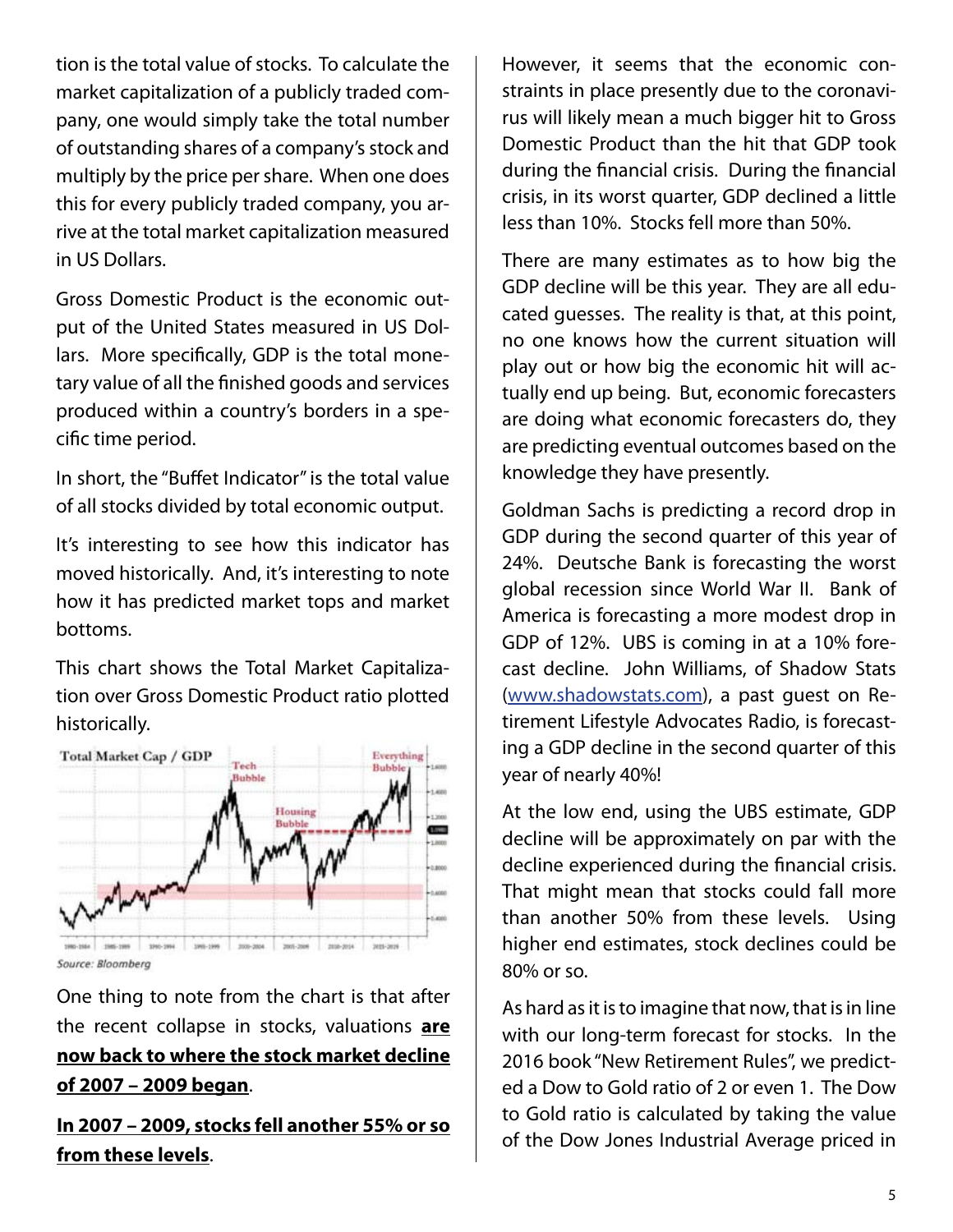US Dollars and dividing by the price of gold per ounce in US Dollars. A ratio of 2 could have the Dow at 4,000 and gold at \$2,000 per ounce.

In light of the new Fed and US Treasury powers discussed above, we think using the Dow to Gold ratio to measure stock performance moving ahead will be the only accurate measure. Should SPV's be extended to stocks as Mr. Bianco suggests in his piece, the Dow may increase on a nominal basis but when measured in gold the Dow will still have to decline in our view.



# **Market Analysis: Gold**

We have been bullish on gold since it was selling for \$1080 per ounce. Longer term readers of this publication know that we have also been suggesting accumulating precious metals for many years.

The reason for this is simple.

History teaches us that whenever money is printed, eventually bad things happen. First, we see asset price bubbles (see stocks above) and eventually we see massive inflation.

Precious metals are a hedge against what in our view is that eventual, inevitable inflation.

Gold prices have been fluctuating as stocks have been crashing.



This chart is a weekly price chart of an exchange traded fund that tracks the price of gold. Each bar on the chart represents one week of price action in the gold market. Note the volatility of late but also note that gold remains in an uptrend.

The chart begins on the left in 2016 and the second blue uptrend line drawn on the chart begins in late 2018. It was in early 2019 that the Fed reversed course and began to reduce interest rates.

Presently, there is a **huge disparity between the paper price of gold and the price of physical gold, if you can find it.** Over the past month, demand for physical gold has surged. As we put this issue of the "You May Not Know Report" to print, physical gold and silver is still demanding a premium when it's available, but the premiums have been falling some from their peaks.

As recently as two weeks ago, as we write this month's issue, a client called and wanted to buy 35 ounces of gold. We were able to meet his request, but had to source from three different sellers – and that is for only 35 ounces!

Silver is behaving similarly although on a percentage basis the premiums are much larger if you can find any silver to buy.



## **Market Analysis: US Treasuries**

US Government bonds have had an interesting month as well. On March 9, the 30-Year US Treasury bond yield fell below 1% for the first time ever.

As this issue goes to press, negative interest rates (as we have been predicting) have ar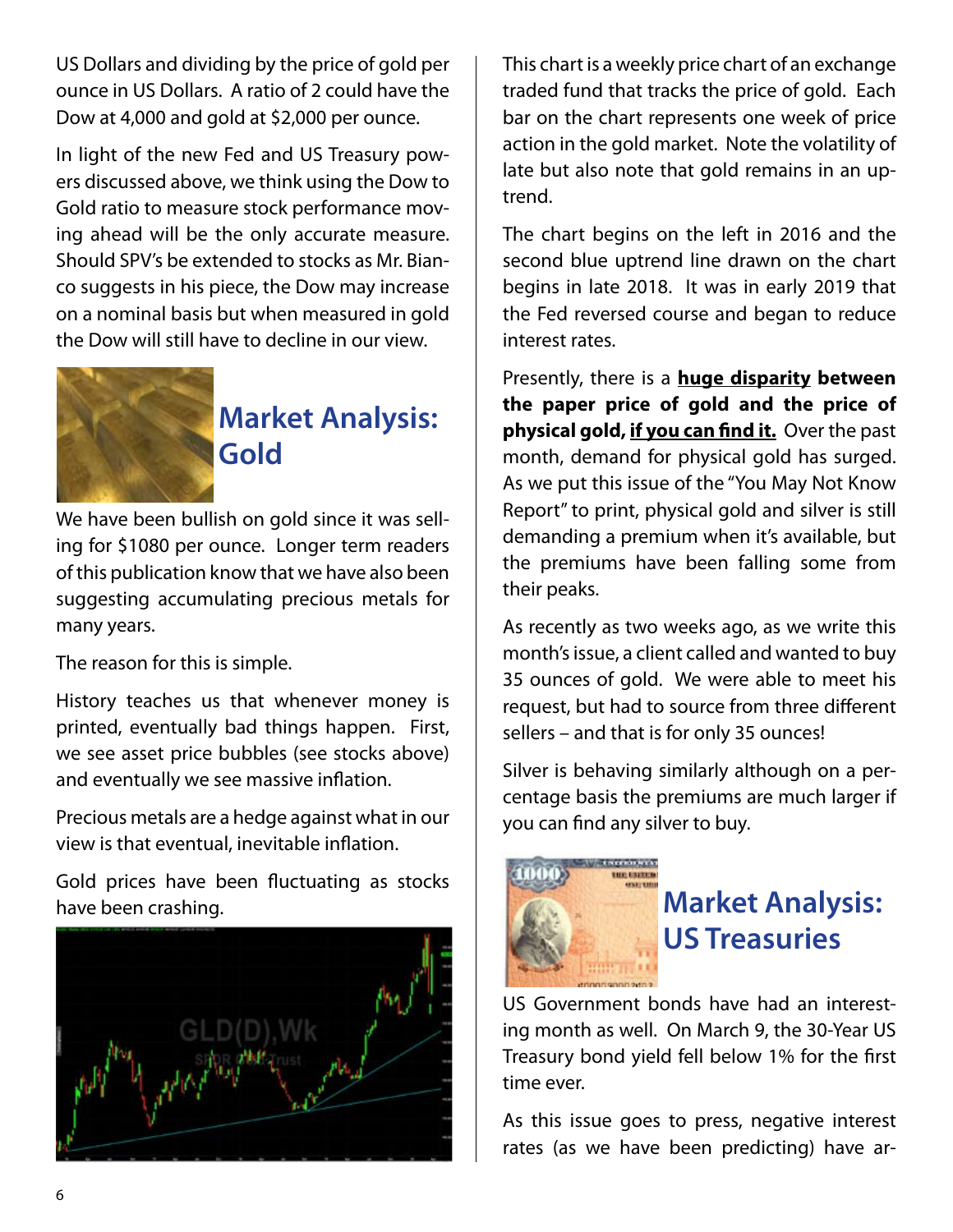rived.

CNBC reported that the yields on one-month and three-month US Treasuries went negative.<sup>2</sup> This from the article (emphasis added):

*Yields on both the 1-month and 3-month Treasury bills dipped below zero Wednesday, a week and a half after the Federal Reserve cuts its benchmark rate to near zero and as investors have flocked to the safety of fixed income amid general market turmoil.*

*It was the first time that happened in 4½ years, when both bills briefly flashed red and yields fell to minus-0.002% each. The readings Wednesday were well below those. The onemonth traded at minus-0.053% while the three-month was at minus-0.033% around 2:35 p.m. ET.*

*"This is part and parcel of the whole flight to quality thing," said Kim Rupert, managing director of global fixed income at Action Economics. "They're obviously the most liquid instrument. We saw a lot of selling pressure a few days ago when everyone was selling everything to get cash. But with all the plans the Fed has introduced, the bill market is much safer."*

*The U.S. now joins large swaths of Europe and Japan that also have negative-yielding debt.*

So what plans has the Fed introduced?

Quantitative Easing, or **money printing in whatever amount is needed for as long as it is needed**. This from "Market Watch" 3 (emphasis added):

*Saying "aggressive action" was needed to soften the blow to the economy from the coronavirus pandemic, the Federal Reserve on Monday announced it would purchase an unlimited amount of Treasurys and securities tied to residential and commercial real estate to*

### *ward off a credit crunch.*

*The Fed said it would buy assets "in the amounts needed" to support smooth market functioning and effective transmission of monetary policy. The Fed had previous set a \$700 billion limit for asset purchases.*

To be clear, when the Fed says it will "buy assets in the amounts needed" it means **they will print as much money as they have to print** and buy US Treasuries, mortgage backed securities and now, after the stimulus package, commercial paper and corporate bond issues.

More from the article (emphasis added):

*"Aggressive effort must be taken across the public and private sectors to limit the losses to jobs and income and to promote a swift recovery once the disruptions abate," the central bank said in a statement.*

*In a separate announcement, the New York Fed said it would buy \$75 billion of Treasury securities and approximately \$50 billion of agency mortgage-backed securities each business day this week "subject to reasonable prices." The New York Fed also said it would start purchasing agency commercial mortgage-backed securities this week.*

Let's put those numbers in perspective. The Fed just committed to buying **\$125 billion PER DAY** in Treasury securities and mortgagebacked securities. In a week, that amounts to \$625 billion. When quantitative easing began in earnest after the financial crisis, the Fed bought Treasury securities and mortgage-backed securities but bought **\$75 billion PER MONTH**. That \$75 billion per month number at the time was considered to be extreme. (As a side note, to provide you with added perspective, Mr. Bianco in his "Bloomberg" opinion piece referenced above, observed that at the rate of \$625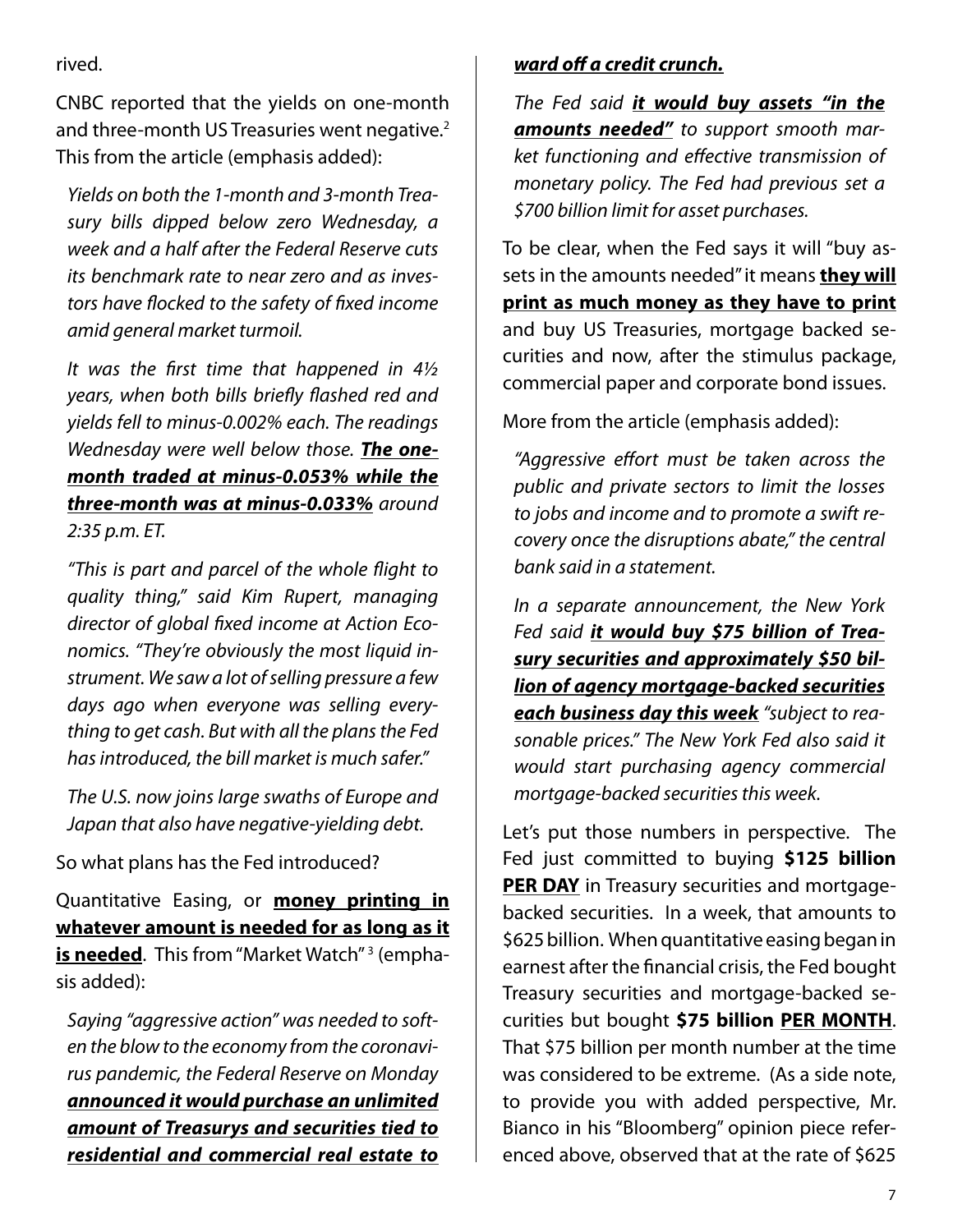billion per week, **it will take only one year for the Federal Reserve to own 2/3rd's of the US Treasury market.)** 

To give you insight as to how out-of-hand these numbers have gotten, here is an article from "CNN Money" from November 3, 20104 (emphasis added):

*In its latest move to jump start the sluggish recovery, the Federal Reserve announced it will pump billions into the economy.*

**The central bank will buy \$600 billion in long-term Treasuries over the next eight months,** *the Fed said Wednesday.* 

\$600 billion divided by 8 months equals \$75 billion per month. More from the article (emphasis added):

*The Fed has already kept the federal funds rate, a benchmark for interest rates on a variety of consumer and business loans, at historic lows near zero since December 2008. The Fed said Wednesday that it would continue to hold the rate at "exceptionally low levels" for an "extended period."*

*The federal funds rate is the central bank's key tool to spur the economy and a low rate is thought to encourage spending by making it cheaper to borrow money.*

### *When already low rates failed to get consumers and businesses to spend, the Fed decided to resort to the more unconventional tool of quantitative easing.*

*But critics of QE2, including some Fed members, believe that too much monetary stimulus might lead to runaway inflation that could derail the economy, or future asset bubbles that could endanger economic stability over the long term.*

*The most outspoken voting member of the Fed,* 

*Kansas City Fed President Thomas Hoenig, was once again the lone dissent among policymakers, saying he believed the risks of additional securities purchases outweighed the benefits.*

*Other opponents have argued that it simply won't work. The Fed already made nearly \$2 trillion in similar purchases during the Great Recession, and current low interest rates have not jolted spending, they say.*

*"I don't think this is going to make any difference at all," said Paul Ashworth, senior U.S. economist with Capitol Economics, who feels the plan is too small. "This is a slippery slope. Once you're on it, it's very hard to get off."*

*He predicts a repeat of what happened with the first round of quantitative easing two years ago. The Fed initially announced a \$600 billion program in November 2008, but then four months later, increased that to \$1.8 trillion, when it wasn't enough.*

That article is from almost ten years ago.

### **Many of us were saying at the time that once money printing starts, it doesn't end until it ends badly. That's the lesson of history**.

We are now experiencing first-hand that history does indeed repeat itself. The difference between this article from ten years ago and articles written presently are the numbers. Ten years ago conversations took place in billions, now they take place in trillions.

Some perspective: if you were to stack one thousand \$1 bills, the pile of money would be 4.3 inches high. If you were to stack one trillion one dollar bills that stack of money would be 67,866 miles high or enough to wrap around the circumference of the earth 2.72 times. That's approximately how much the Federal Reserve has expanded its balance sheet since the first of the year. $5$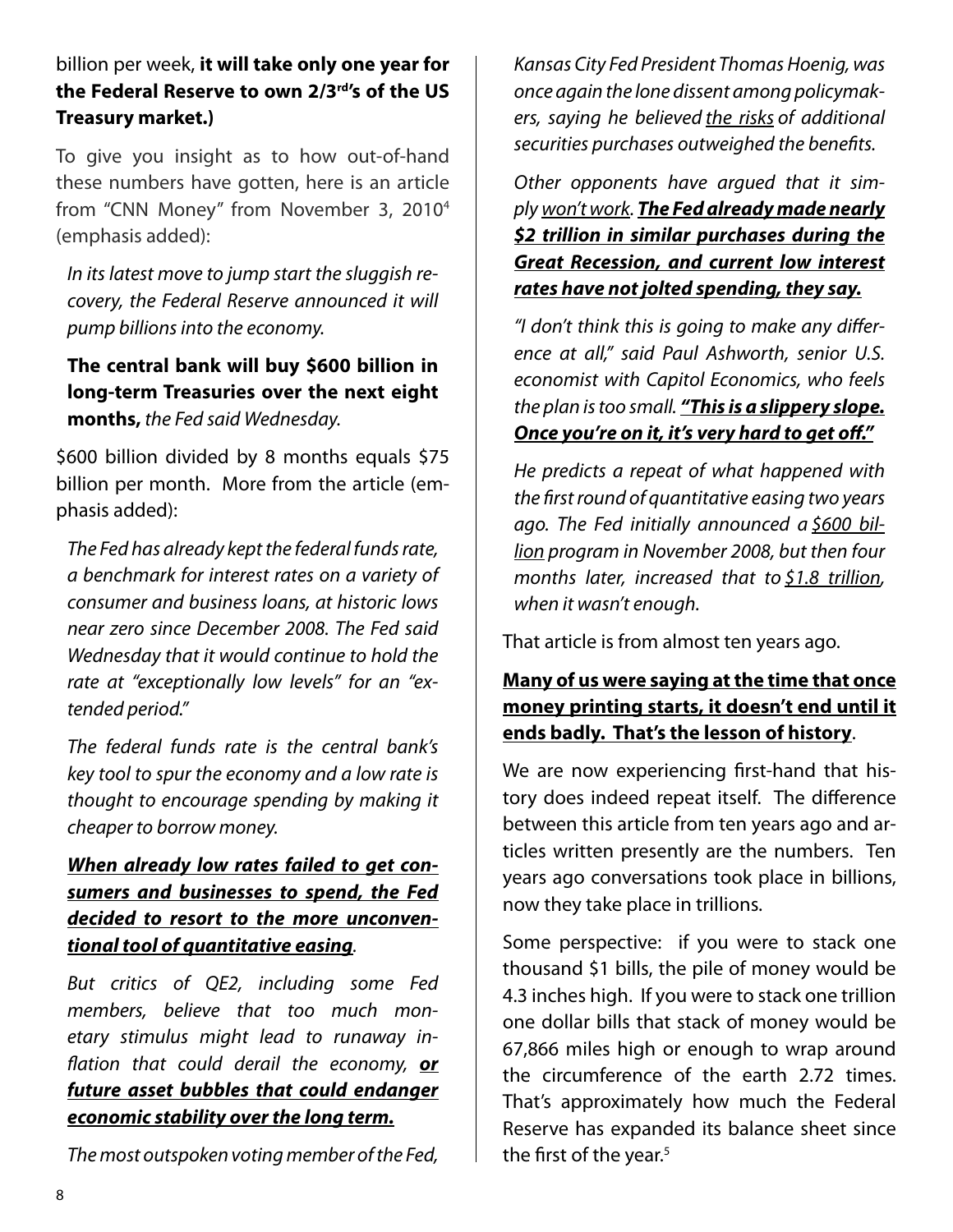The Fed is going back to the only policy they know – more printing after the bubble they created has begun to deflate. But, as noted above, the numbers are far, far bigger than 10 years ago. **What was \$600 billion over 8 months is now printed in less than a week.**

Remarkable when you think about it, isn't it?



# **Market Analysis: US Dollar**

The US Dollar **relative to other world currencies** has been strong.

Saudi Arabia sells all its oil in US Dollars. Foreign countries typically borrow in US Dollars and pay back their loans in US Dollars.

That does create demand for US Dollars. If you are a country that wants to buy oil from Saudi Arabia, you need to inventory US Dollars. If you're a foreign country that wants to borrow money, you typically have to borrow in US Dollars.

This creates currency risk for those countries that borrow in US Dollars. If the US Dollar gets stronger relative to the country's own currency, the costs to pay back the loan go up. On the other hand, if the US Dollar gets weaker relative to the country's currency, the cost to pay back the loan decreases.

The more dollar denominated debt there is in the world, the more demand exists for US Dollars because borrowers in US Dollars need to pay back their debt in US Dollars. The more dollar denominated debt there is the stronger the dollar becomes relative to other currencies.

Jim Rickards, best-selling author of "The Death of Money" and past guest on the RLA Radio Program estimates that about 40% of the world's debt is issued in US Dollars<sup>6</sup> which will create short-term demand for dollars.

This despite the fact that the Fed has been creating new dollars literally out of thin air. As the Fed was creating dollars, US denominated debt was growing exponentially to the rate of dollar creation. Rickards phrases it like this (emphasis added):

### *This huge debt pyramid was fine as long as global growth was solid and dollars were flowing out of the U.S. and into emerging markets.*

*But that's no longer the case, and that's an understatement. Global growth was anemic before the crisis hit. Now it's contracting rapidly.*

### *If dollars are in short supply, China can't control its currency and emerging markets can't roll over their debts.*

*But again, you might say, isn't the Fed engaged in its most massive liquidity injections ever and extending swap lines to foreign central banks to ensure they can access dollars?*

*Yes, but it's not nearly enough to meet global funding needs.*

*Foreign nations are scrambling to acquire dollars right now. And that surging demand for dollars only drives up the value of the dollar, which puts additional strain on their ability to service debt.*

*When those debt holders want their money back, \$4 trillion is not enough to finance \$100 trillion, unless new debt replaces the old. That's what causes a global liquidity crisis.*

*We're facing a global liquidity crisis far worse than the one that occurred in 2008. In fact, the world is heading for a debt crisis not seen since the 1930s.*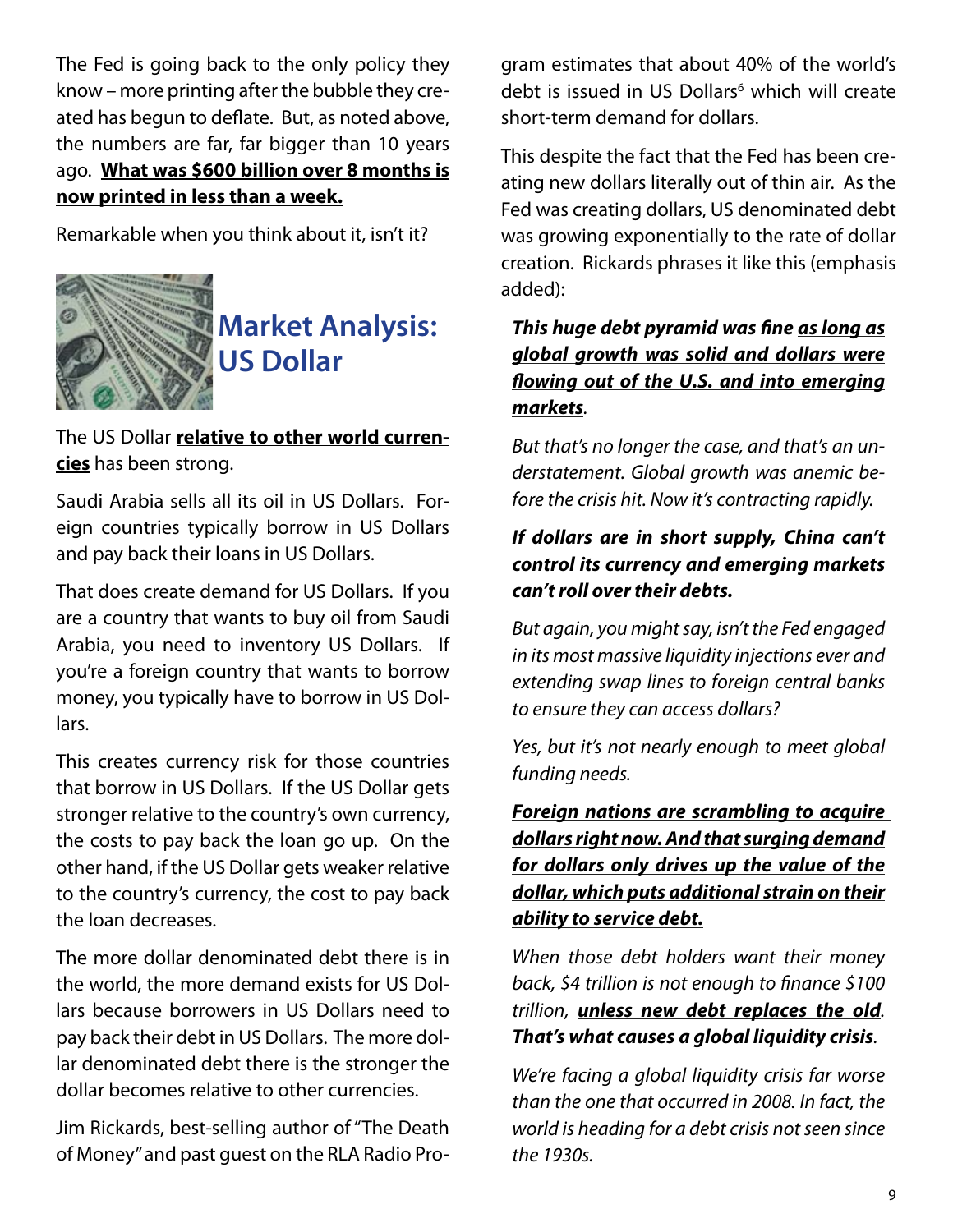*The trend away from the dollar was already underway before the latest crisis, led by China and Russia. Now that trend will greatly accelerate as the world seeks to eliminate, or greatly reduce, its dependence on the dollar.*

*That's not just my opinion, by the way. Here's what Eswar Prasad, former head of the IMF's China team, says:*

*"The dollar's surge will renew calls for a shift from a dollar-centric global financial system."*

*It can happen much faster than you think. And the dollar's days are more numbered now than ever.*



### **Forecast**

While short-term forecasting in an environment like the one in which we find ourselves is extremely difficult, there are some longer-term trends and outcomes that we believe are inevitable.

### **Money Creation Will Continue**

As we have long said, history teaches us that once money creation begins, it never stops; it just intensifies. That is happening presently.

The populace is told that each new round of money printing is to 'get through the crisis' and then money creation will be scaled back. It never happens.

As we illustrated from the numbers above, the

Fed is now printing in a week what it once took almost a year. The slippery slope is getting more slippery by the day.

When will the money printing stop?

At this point, we are of the strong opinion that it will continue until faith in the US Dollar is completely lost, an alternative to the US Dollar is identified and that alternative is adopted.

As far as what date that will occur, no one knows. We are in uncharted territory here. There is a lot of US Dollar denominated debt around the world which is short-term bullish for the US Dollar on a relative basis.

And, to be fair, there are countries that have been printing for quite a long time and have not yet suffered a currency crisis. The country of Japan has been printing money for more than 20 years with diminishing economic results, but the Yen has not been replaced.

Is there a chance that the Fed 's new money printing to infinity policy could inflate the asset price bubble in the US one more time?

Maybe with the new joint powers of the Fed and the US Treasury as noted above. We are in totally uncharted territory here, but given the intensity of the recent stock decline and the greatly diminished GDP expectations, we have our doubts, especially if the corona-virus restraints remain in place.

**Either way, whether the bubble can be reinflated or not, over the long term, the US Dollar will continue to buy less**. **We are now on the currency road so often traveled historically; intermittent money printing that intensifies with each round. And, even though more money is created with each round of easing, the economic benefits derived from money printing continue to be watered down.**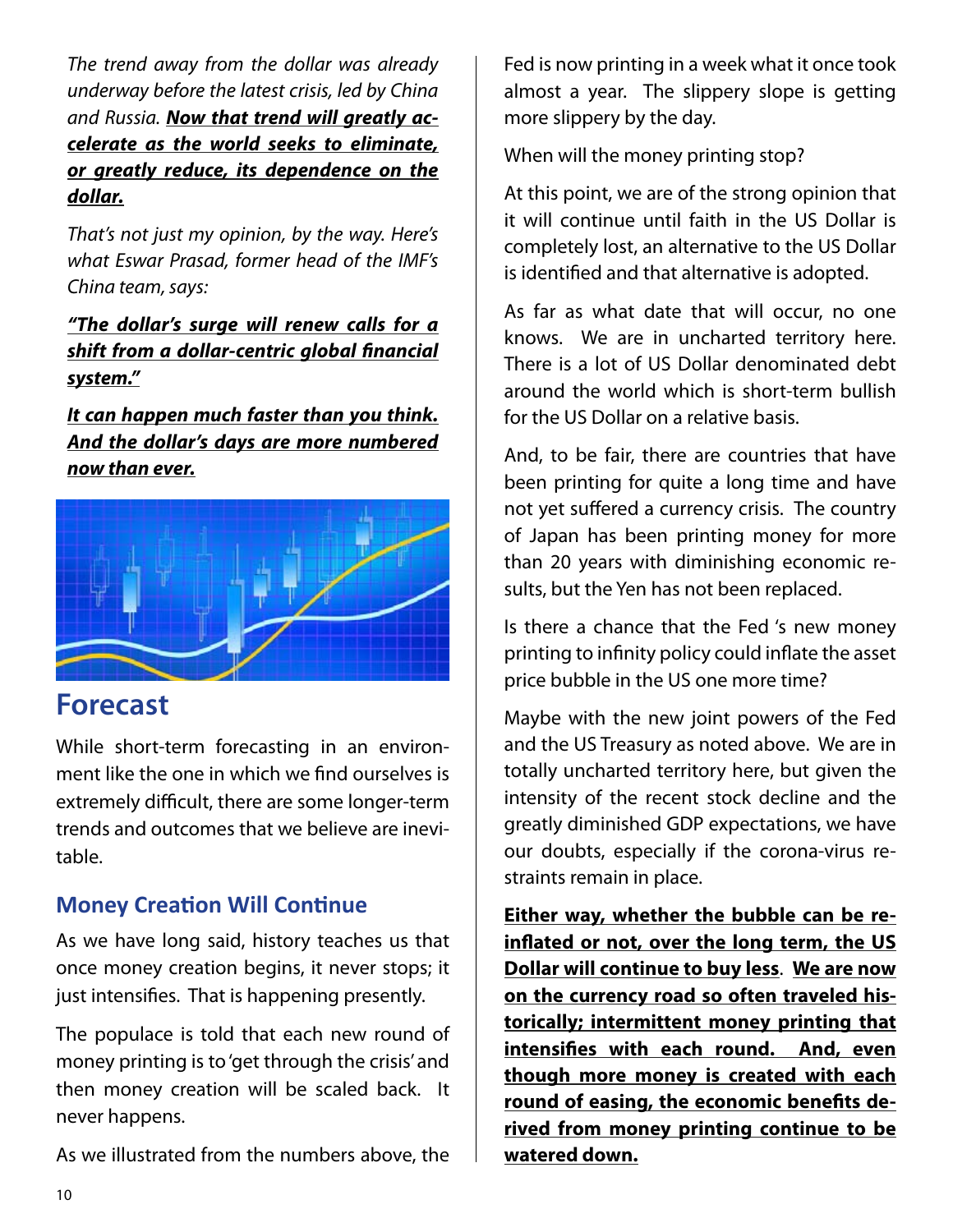### **Stocks Are Likely Going Lower**

As we just stated, while there is always the possibility the Fed will be able to reinflate the stock bubble in nominal terms, in real terms as measured by gold, we think it's nigh on impossible.

At a certain point, money creation won't rally stocks

While Japan has been printing money since 1997, once the Japanese stock market took a 65% hit from 1997 to 2003, it's yet to recover in nominal terms. And, adjusted for inflation, Japanese stocks are still way down over two decades.

US Stock market indices will have to head lower at some point given current valuations. The "Buffet Indicator" discussed above seems to indicate that's likely to happen.



When examining the Case Shiller PE ratio which is smoothed over time, once quickly concludes that stocks are overvalued and that's before adjusting company earnings downward for a decline in GDP. The chart on this page illustrates.

### **Gold, Silver and Other Tangible Assets Likely Going Higher**

History teaches us that tangible assets are a hedge against money creation.

On a nominal basis, gold and silver will likely increase in value over time. On a real basis, purchasing power will probably be preserved, maybe even increased.

This has been the case with the US Dollar over many time frames since the US Dollar became a fiat currency in 1971. At that time, an ounce of gold was \$35 per ounce. Today it's more than \$1,600.

In 1971, it took 675 ounces of gold to buy an average house. Today, it takes about 200. We expect that trend to continue long term.

### **The New Normal: An Inflationary Environment in Nominal Terms, a Deflationary Environment in Real Terms**

If you're approaching retirement or are already retired, continue using the two bucket approach. If you're a client of our company, you are probably already using this approach. There is one bucket of assets that are invested with the objective of being stable. The goal of the assets in the stable (deflation) bucket is to provide a source from which to take future income or necessary withdrawals should financial asset prices continue to decline.

The other bucket of assets is invested with the objective of offsetting inflationary forces. Many of our clients have been accumulating physical gold and silver as part of their inflation bucket of assets. If you own physical gold and silver, we'd suggest you hang on to it despite the fact that eager buyers are offering significantly more than spot to purchase it from you.

Whether you own gold and silver or not, should supplies of gold and silver become available, we would recommend continuing to accumulate these metals.